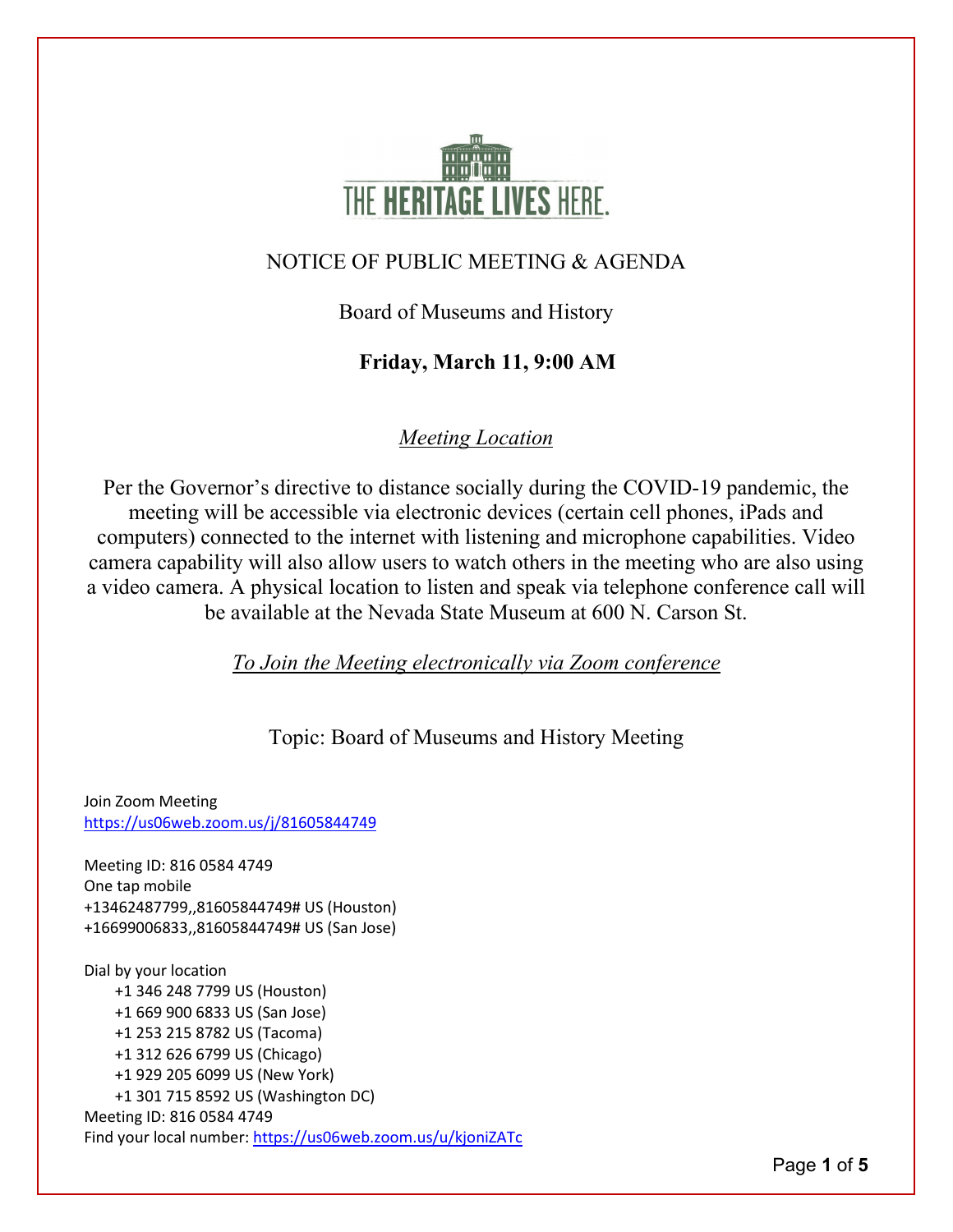*Zoom conference is open and accessible to the public using capable electronic devices. \*\**

### $+=$  WRITTEN REPORT IN BOARD MATERIALS  $\_$  , and the contribution of the contribution of  $\mathcal{L}_1$  , and  $\mathcal{L}_2$  , and  $\mathcal{L}_3$  , and  $\mathcal{L}_4$  , and  $\mathcal{L}_5$  , and  $\mathcal{L}_6$  , and  $\mathcal{L}_7$  , and  $\mathcal{L}_8$  , and  $\mathcal{L}_7$  , and  $\mathcal{L}_8$  , and  $\mathcal{L}_9$  ,

- Action may be taken on those items denoted "For possible action".
- Public comment will be allowed after discussion of each action item on the agenda but before voting on the item. Because of time considerations, the period for public comment may be limited to 3 minutes at the discretion of the chair, and speakers are urged to avoid repetition of comments made by previous speakers.
- Meetings are audio-recorded and transcribed as part of the public record. Speakers must identify themselves before speaking.
- **1.** CALL TO ORDER AND CONFIRMATION THAT THE MEETING WAS PROPERLY POSTED
- **2.** ROLL CALL AND DETERMINATION OF QUORUM

## **3.** BOARD ANNOUNCEMENTS & MEETING LOGISTICS (Information only)

- **4.** PUBLIC COMMENT: Public comment is welcomed by the Board. A period of public comment will be allowed after discussion of each action item on the agenda, but before voting on the item. Because of time considerations, the period for public comment by each speaker may be limited to 3 minutes at the discretion of the Chair, and speakers are urged to avoid repetition of comments made by previous speakers. Pursuant to Governor Sisolak's Declaration of Emergency Directive 006, Section 2, public comment options may include, without limitation, written public comment submitted to the public body via mail or email.
- **5.** ACCEPTANCE OF MINUTES (For possible action) a) December 9 & 10, 2021 Board Meeting, summarized minutes + (full transcript available in DMH office)
- **6.** CALENDAR FOR NEXT MEETING (For possible action items a-c)
	- a) June 17, 2022 in Carson City. Approved 12/10/21.
	- b) September 8 & 9, 2022 in Ely. Approved 12/10/21.
	- c) December 1 & 2, 2022 in Boulder City, back up is NSMLV. Approved 12/10/22.
- **7.** AGENCY REPORTS (Information and discussion only unless otherwise noted)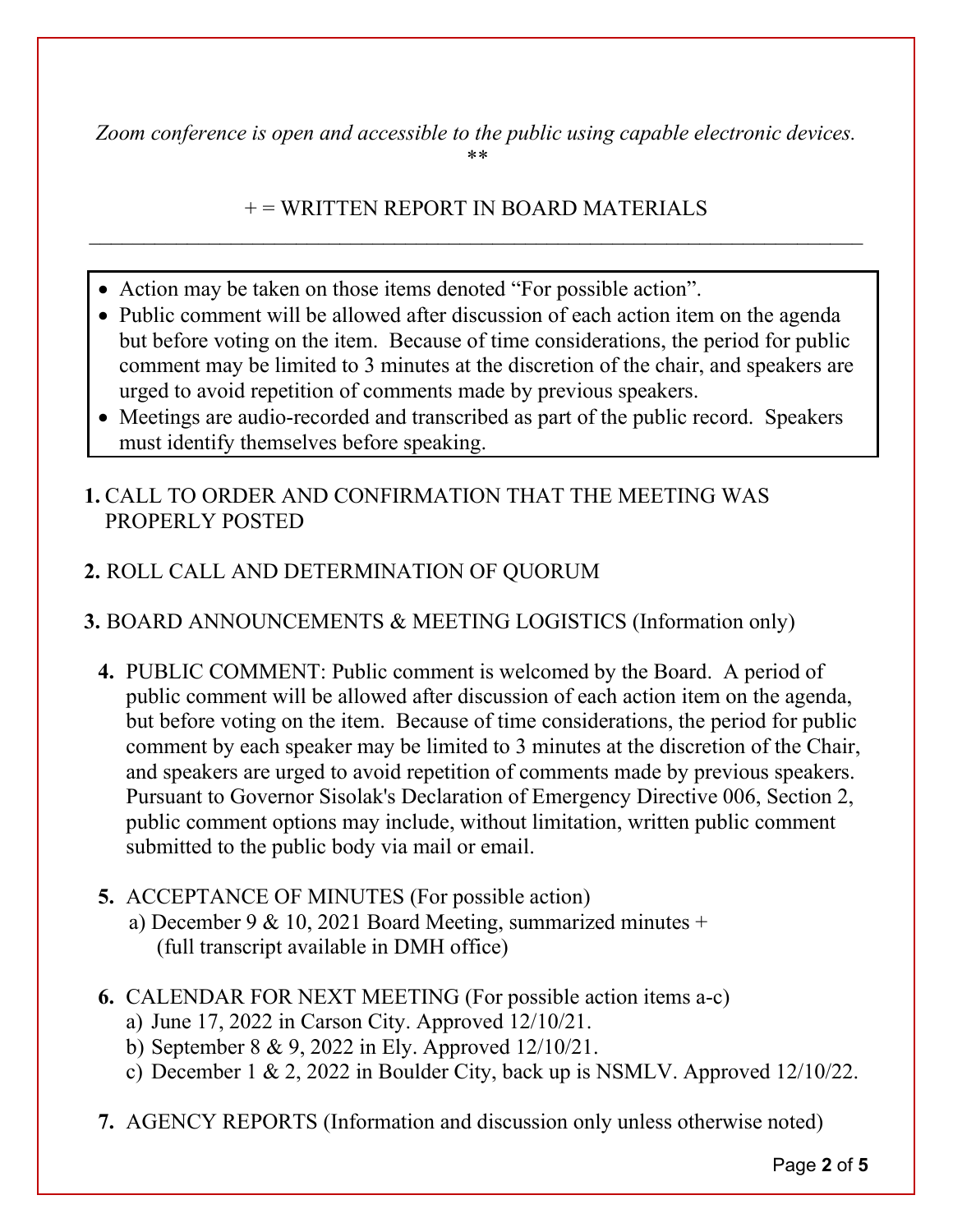- a) Department of Tourism and Cultural Affairs Brenda Scolari, Director
- b) State Historic Preservaton Office Report Rebecca Palmer, Administrator Information Only +
- c) Division of Museums and History Report Myron Freedman, Administrator 1. AB84 Bond Funding Update and EDA Grant Requests.

2. NSRM CC and BC Friends Group MOU and control of memberships in museum. Action plan development. (for possible action)

**8**. Museum Reports; Oct - Dec, SFY 2021, (Information and discussion only unless otherwise noted)

a. Nevada Historical Society, Reno +

- 1. Herz Contract  $+$  (for possible action)
- 2. NHS Quarterly Editorial Board Memo + (for possible action)
- b. Nevada State Railroad Museum, Carson City +
	- 1. Travel Request to Receive and Transport Artifact + (for possible action)
	- 2. Travel Request for Museum Store Conference + (for possible action)
	- 3. Request to Exhibit Coach 17 at CSRM + (for possible action)

c. Nevada State Railroad Museum, Boulder City +

- 1. Collections Activity Request + (for possible action)
- 2. Travel: Collections Support Request  $+$  (for possible action)
- 3. Travel: Native American Symposium + (for possible action)
- 4. Rail Explorers Update (for possible action)
- d. East Ely Railroad Depot Museum +
- e. Nevada State Museum, Carson City +
	- 1. Juneteenth Free Admission Request. + (for possible action)
	- 2. Bremer Donation + (for possible action)
	- 3. Hill Donation + (for possible action)
- f. Lost City Museum, Overton +
	- 1. Travel Request AAM. + (for possible action)
	- 2. Deaccession memo  $+$  (for possible action)
	- 3. De-accession inventory list +
- g. Nevada State Museum, Las Vegas +
	- 1. Larson Donation. + (for possible action)
	- 2. Soto-Henry Donation + (for possible action)
- **9.** BOARD POLICY (For possible action)
	- a. Discussion, review, and possible action on posting policies. +
	- b.Discussion, review, and possible action on NRS required board positions.
- **10**. COMMITTEE REPORTS (For possible action on items a through e)
	- a) Finance, Robert Ostrovsky, Chair (members: Stoldal, Timmins) Morgan Stanley Report +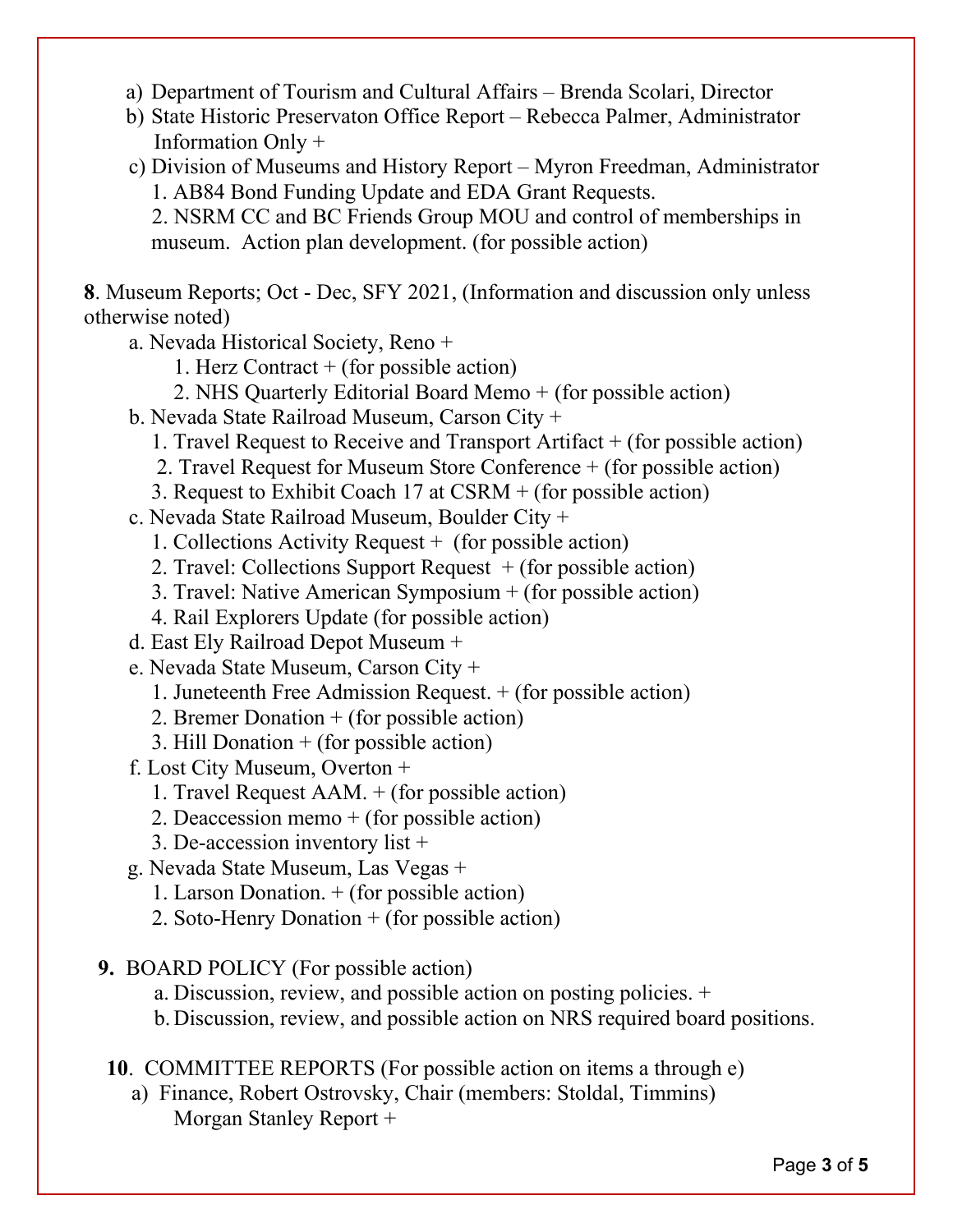- b) Marketing & Technology, Seth Schorr, Chair (members: Timmins
- c) Museum Store, Jan Peterson, Chair (members: Dwyer, Cowie, Schorr)
- d) Membership, Anthony Timmins, Chair (members: Markoff, de la Garza)
- e) East Ely Depot Museum, Doris Dwyer, Chair (members: Markoff, Timmins)

# **11**. PRIVATE FUNDS BUDGET ADJUSTMENTS (CURRENT YEAR) (For possible action)

- a) Changes approved by the Division Administrator
- b) Changes requested from the Board over \$5,000.

## **12**. BOARD MEMBER COMMENT ON NON-AGENDIZED ITEMS (Discussion only)

# **13.** FUTURE MUSEUM BOARD AGENDA ITEMS

 Recommendations by Board members regarding topics for future agenda items for the Board can be made under this agenda item. Discussion on proposals for future Board items shall be limited to whether such proposed items are within the purview of the Board. No discussion regarding the substance of any proposed agenda item shall occur.

**14**. PUBLIC COMMENT AND DISCUSSION: Public comment is welcomed by the Board. Because of time considerations, the period for public comment by each speaker may be limited to 3 minutes at the discretion of the Chair, and speakers are urged to avoid repetition of comments made by previous speakers. Pursuant to Governor Sisolak's Declaration of Emergency Directive 006, Section 2, public comment options may include, without limitation, written public comment submitted to the public body via mail or email.

## **15.** ADJOURNMENT

# NOTICE POSTING LOCATIONS

[https://notice.nv.gov](http://notice.nv.gov/) [http://museums.nevadaculture.org](http://museums.nevadaculture.org/) NEVADA DIVISION OF MUSEUMS & HISTORY, 412 E. Musser St., Suite 2. Carson Street, Carson City NEVADA DEPARTMENT OF TOURISM AND CULTURAL AFFAIRS, 401 N. Carson St., Carson City, Nevada STATE HISTORIC PRESERVATION OFFICE, 901 South Stewart St., Carson City, Nevada EAST ELY RAILROAD DEPOT MUSEUM, 1100 Avenue A, Ely, Nevada

Page **4** of **5**